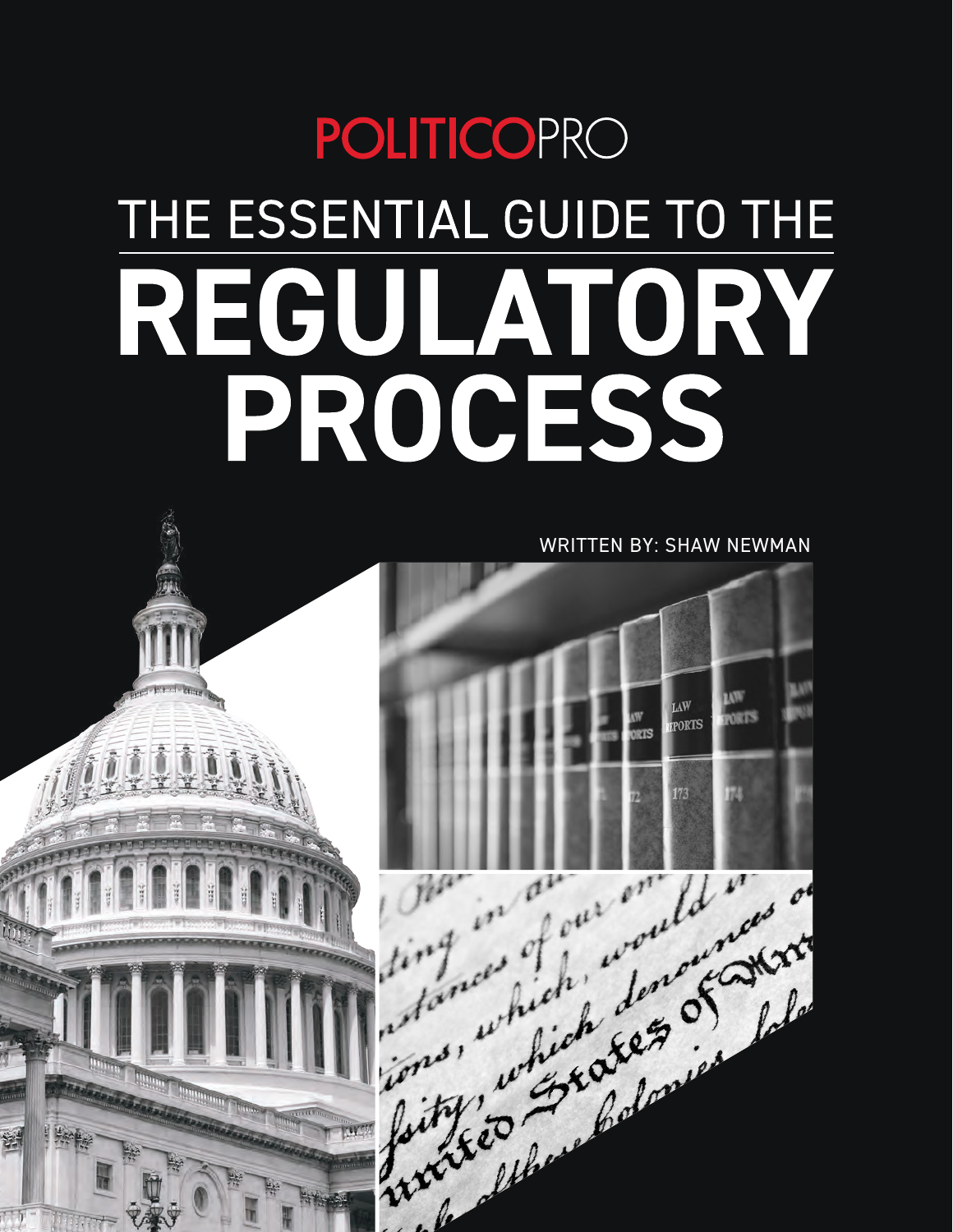

# **THE ESSENTIAL GUIDE TO THE REGULATORY PROCESS**

A regulation or a rule is the primary vehicle with which agencies use to implement specific laws and general agency objectives. They are specific standards or instructions concerning what individuals, businesses, and other organizations can or cannot do.

Regulations influence nearly every aspect of daily life, yet most people know very little about the impact of regulations or the process by which regulations are created.

The regulatory space is notoriously opaque relative to the legislative process. Even so, it has a tremendous impact on the way lobbyists, companies, and regular people operate on a daily basis.

**"In 2011, the federal government printed 82,129 pages of rules and announcements in the Federal Register. At a reading rate of 4 minutes per page, 2.6 people would have to read for 40 hours per week for a year just to keep up with the new rules and pronouncements." – Dudley and Brito**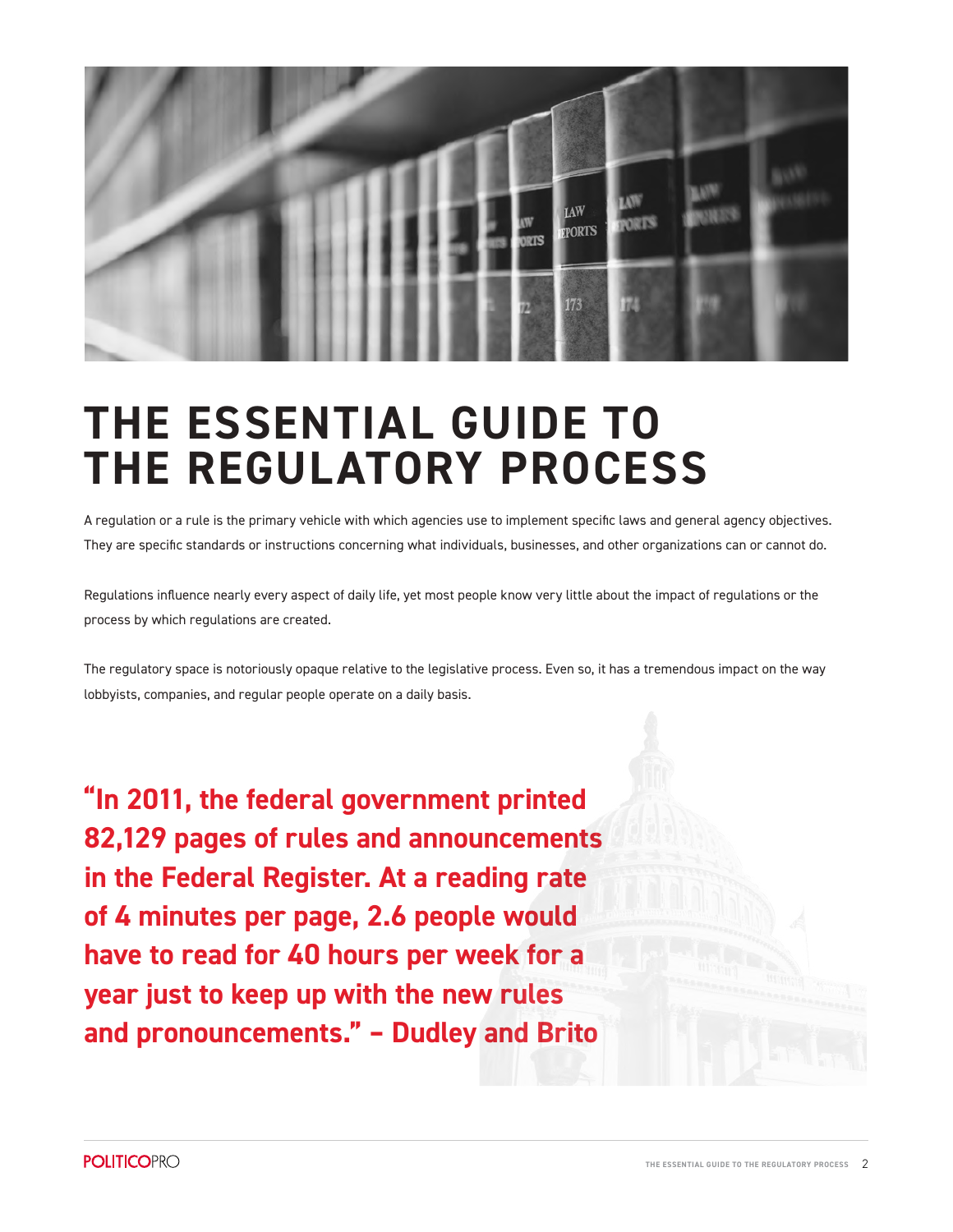# **THE REGULATORY PROCESS: FROM LAW TO REGULATION**



#### **1 CONGRESS WRITES A BIILL**

Congress passes legislation granting a government agency the authority to issue regulations based on the passed law.

#### **2 THE PRESIDENT APPROVES OR VETOES THE BILL**

If both houses of Congress approve a bill, it goes to the President who can either approve or veto the bill. If approved, the new law is then called an act or statute.

#### **3 THE ACT IS CODIFIED IN THE U.S. CODE**

After an act is passed, the House standardizes the text and publishes it in the United States Code (U.S.C.). It is then officially a part of the collection of the general and permanent laws of the United States.

#### **4 PUTTING THE LAW TO WORK**

Once a law is official, it is put into practice. Laws do not usually include all the details necessary to explain how individuals, businesses, or state and local governments might follow that law. The U.S.C., for example, does not tell you what ingredients can be in toothpaste or what the quality of water is in a shower. So, Congress authorizes certain government agencies to create regulations that bring laws to life.



**A COURT MAY CHALLENGE THE RULE**  and nullify all part of the proposed regulation



#### **JUDICIAL BRANCH EXECUTIVE BRANCH**

**5 A FEDERAL AGENCY THEN PROPOSES A RULE DESIGNED TO CARRY OUT THE INTENT OF LAW.**

If a rule is subject to public comment, the agency responds by either withdrawing, modifying or maintaining the rule.

**6 THE OFFICE OF MANAGEMENT AND BUDGET'S OFFICE OF INFORMATION AND REGULATORY AFFAIRS REVIEWS THE AGENCY'S PROPOSED RULE**

and later the final rule.

**7 THE PROPOSED RULE IS POSTED IN THE FEDERAL REGISTER,** opening it to public comment for about 60 days. The final rule is also posted before being sent to the Government Publishing Office.

#### **8 THE FEDERAL AGENCY THAT ORIGINATED THE PROPOSED RULE REVIEWS PUBLIC COMMENTS**

posted in the Federal Register and incorporates changes into a final rule.

#### **9 THE GOVERNMENT PUBLISHING OFFICE PRINTS THE CODE AND PUBLISHES IT ONLINE**

After the Federal Registers posts the final rule, it becomes effective in no less than 30 days – except in cases of exemption, relief of restriction or if the rule addresses an emergency.



**PUBLIC HEARINGS** may be conducted and stakeholders may be consulted

**STAKEHOLDER INPUT** and consultation can be provided

**PUBLIC MEETINGS** may be requested

**PUBLIC COMMENTS** and opinions are submitted online, by mail, email or fax and may be added to the final version of the proposed rule.

**THE RULE MAY BE CHALLENGED IN COURT,**  which could nullify all or part of it.

**CONGRESS MAY OVERTURN THE RULE** by passing a measure blocking implementation

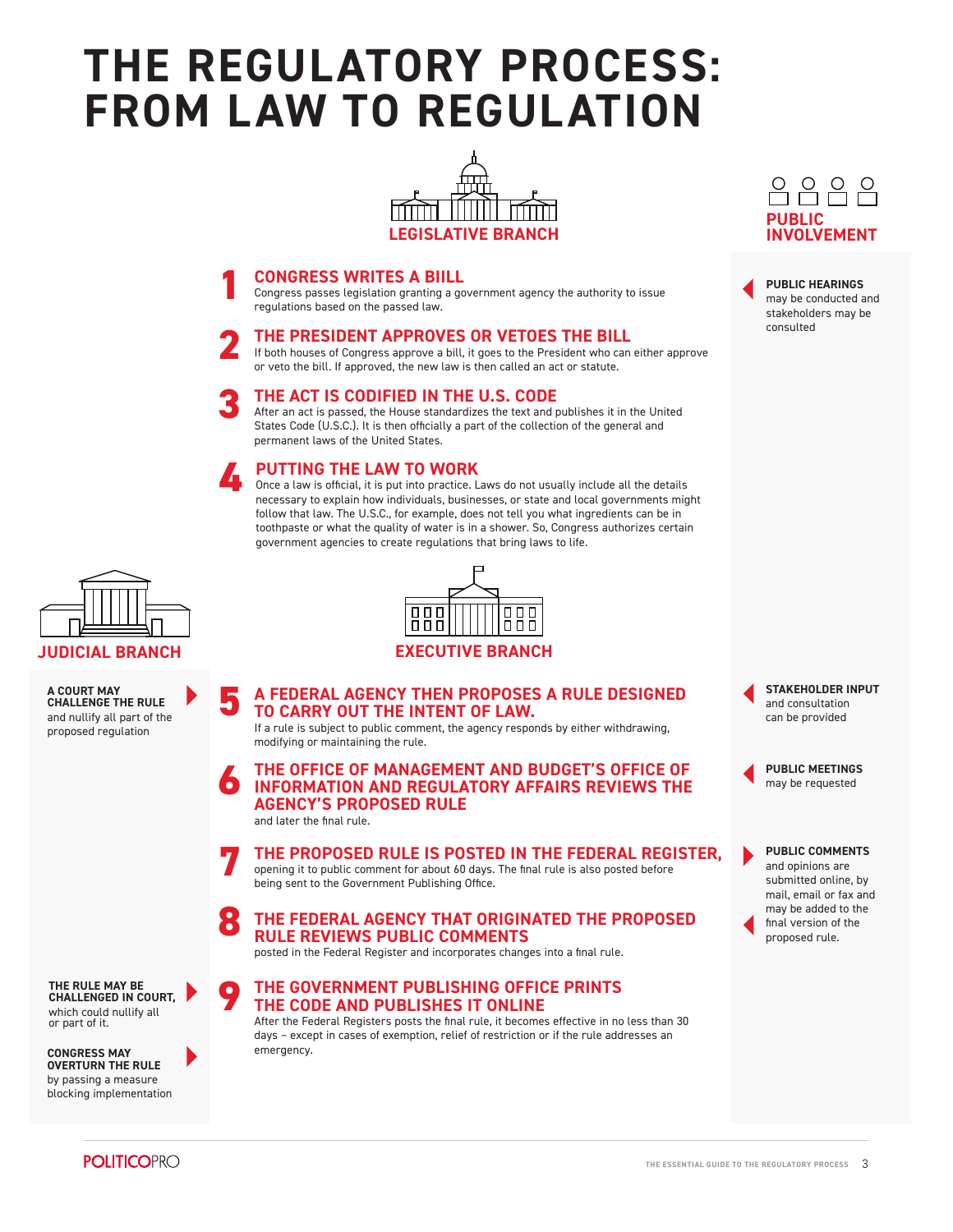# **FREQUENTLY ASKED QUESTIONS**

### **WHY DOES CONGRESS DELEGATE RULEMAKING TO AGENCIES?**

The main reason that rulemaking is delegated to agencies is because agencies have a significant amount of expertise that enable them to fill in the technical details of a program to implement a law. Congress does not have the depth in all issue areas necessary to both create laws and implement the practical rules for those laws. This allows Congress to focus on big-picture issues.

### **DOES CONGRESS PLAY ANY ROLE IN AGENCY RULEMAKING?**

Yes. Congress is able to monitor agency activities through oversight hearings and oversight committee meetings.

### **HOW DO PEOPLE EXERT INFLUENCE OVER AGENCY RULEMAKING?**

Many interested parties (lobbyists, trade associations, etc.) often try to learn about a rule before it is proposed in the Federal Register (FR) so that they can exert influence over the initial development of the rule. Once the rule has been proposed, smaller or less influential parties, as well as the public, get involved by commenting on rules during the comment period.

## **WHAT IS A "GUIDANCE"?**

Guidance documents assist the public in their compliance with rules coming out of agencies. These specifically refer to the agency's thinking on a specific topic or policy that helps guide how they enforce said regulations.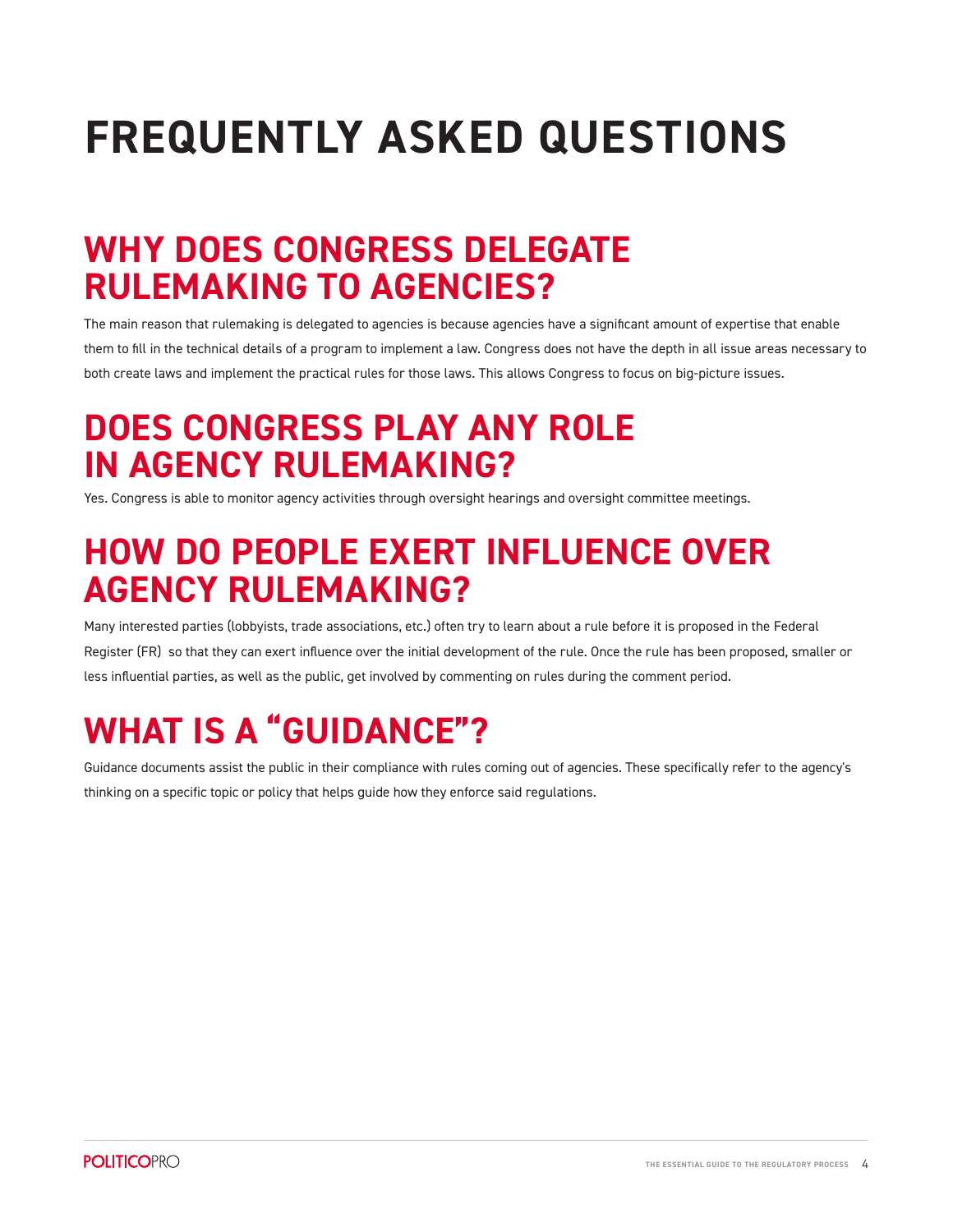# **REGULATORY GLOSSARY**

**CFR Citation** – This citation refers to a specific section of the CFR. It is usually used in the context of what is being modified or changed by a rule. Ex. 27 CFR 478

**Code of Federal Regulations (CFR)** – The CFR is the codification of the general and permanent rules published in the Federal Register by the departments and agencies of the Federal government. Each volume is updated once every calendar year and titles are issued in chunks on a quarterly basis.

**Comments** – When someone says "comments" or "comment period" they are referring to the part of the rulemaking process when all people and organizations can submit their opinions or research on a specific rule.

**Completed Actions** – Actions or reviews the agency has completed or withdrawn since publishing its last agenda. This would also include anything the agency began and completed between issues of the Unified Agenda.

**Economically Significant** – For a rule to be deemed economically significant, the rule will have an annual impact on the economy of \$100 million or more, or will have any material adverse effect on the "economy, productivity, competition, jobs, the environment, public health, or State/local/tribal governments".

**EO 12866** – "Regulatory Planning and Review", requires covered agencies to prepare an agenda of all regulations under development or review.

**EO 13771** – "Reducing Regulation and Controlling Regulatory Costs", requires each agency to identify for the elimination of two prior regulations for every one new regulation issued.

**Federal Register (FR)** – The FR is the daily journal of the Federal government and it contains Federal agency regulations, proposed rules and notices of interest to the public, executive orders, proclamations, and other Presidential documents.

**FR Citation** – This citation is used when referring to either a specific document from the Federal Register or for a rule in its totality (rules are collections of documents). Ex. 83 FR 9239

**Interim Final Rule** – This is a rule published first as a final rule with the opportunity to comment at the time the rule is made public. These often occur when a statute (a passed law) requires an agency to act within a specified time shortly after the law is passed.

**Long Term Actions** – Items under development but for which the agency does not expect to have a regulatory action within 12 months after publication of the current edition of the Unified Agenda.

**Notice** – Notices are documents published in the Federal Register that describe proposed rulemaking, updates, settlements, meetings, workshops, and many other important agency activities.